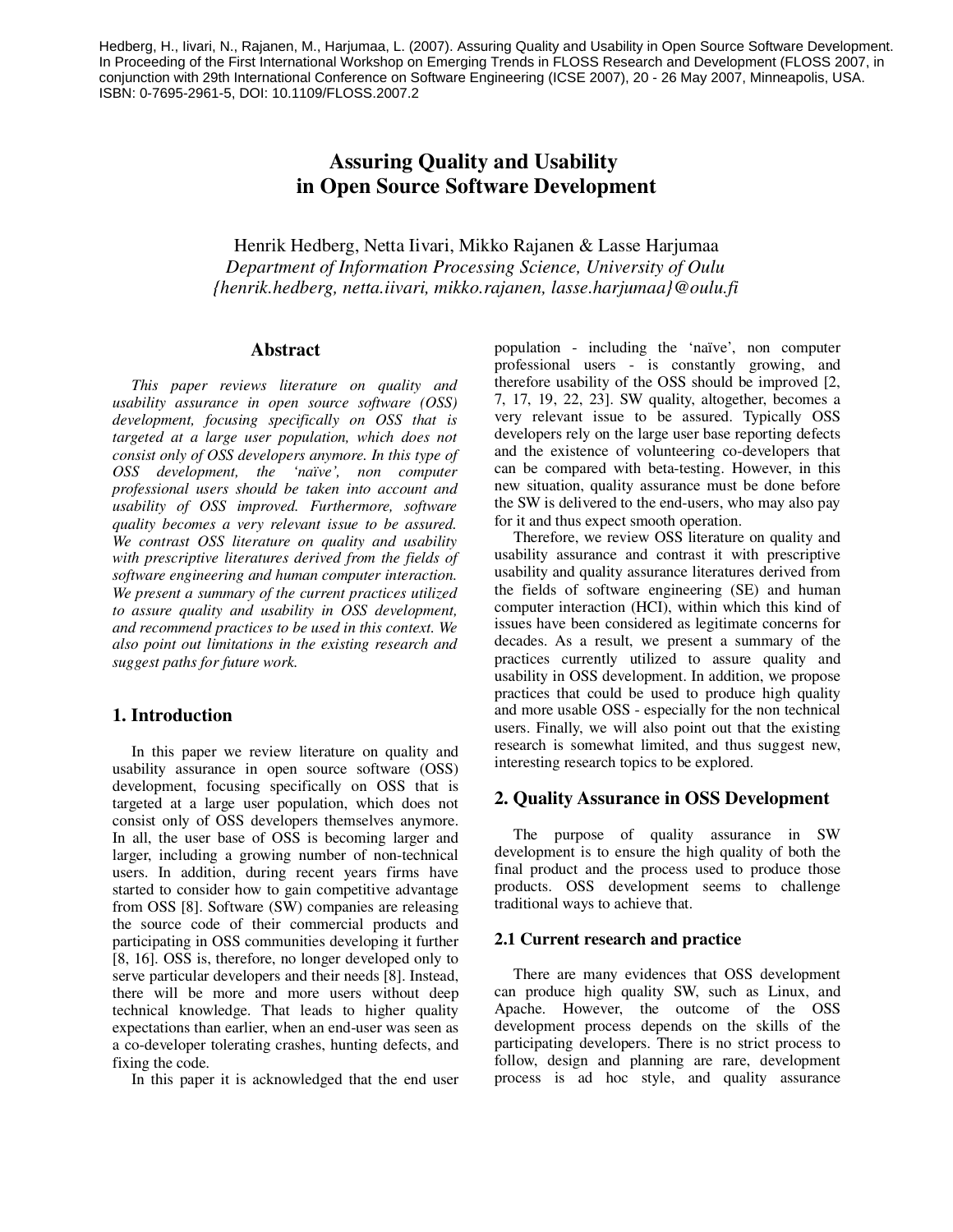techniques are mainly ignored, except for beta-testing with the extension of the ability to review and fix the actual source code [24]. The projects have been successful, because developers were using the SW themselves, which motivates them and gives them excellent domain area knowledge [20]. It has been argued that as volunteering professionals the OSS developers belong to the top five percent of all SW developers what comes to talent [9].

Typically, there is a lead developer or a small amount of developers forming a core team that controls the overall architectural design and the course of an OSS project [7, 15]. Other developers participate by reading the code and delivering patches, i.e. modified source code extracts, to the core team [20]. It is obvious that managing volunteering co-developers without face to face contact by means of, for example, discussion forums and email, necessitates good social and communication skills [20].

The core team reviews patches and decides if those are accepted. Typically the majority of modifications requests delivered by users are not integrated into the product. The Apache project is an extreme example of this, because every patch is reviewed in developers' mailing list by at least the core team. [15] In general, in OSS development it is rarely required that the all of the code is reviewed, but instead one relies on extensive real-world testing by users and co-developers [24].

Users' role is to find and report defects, which are then fixed by developers not necessarily belonging to the core team. Fast-paced release cycle satisfies users and ensures that debugging efforts are not thrown away. [20] However, most of the users are simply using the application and not reviewing the code before they mobilize it [9]. Therefore, users are plain beta testers, who can only report annoying defects, if they have enough interest and feel that the application is worth it. Rarely users are skilled enough to locate the defects and even less of them are able to fix them. According to Linus Law, "given a large enough betatester and co-developer base, almost every problem will be characterized quickly and the fix obvious to someone." [20] At the same time, this implies the existence of the problem in the application already employed by a large number of users.

Testing is very limited in OSS projects. Usually there is no testing plan, and the test coverage is not addressed. In addition, despite OSS development seems to be quite tool-centered, a relative small number of projects utilize testing tools. However, testing takes a significant portion of SW life time. [24] That is an obvious dilemma.

Some parts of the process have widely been thought as mature, such as configuration management and project tracking [24]. Those are vital conditions for projects due to the distributed nature of OSS development, and thus highly employed. On the other hand, those are also the only ways to find historical data and to understand rationales of the selections, since the level of other documentation is very low [24].

Another problem is that researchers have mostly studied quite large and active projects (e.g. [15]), while most of the OSS projects are small and sluggish [24]. It is recognized that large and active user and developer base usually implies high quality, but this is not possible for all OSS projects  $-$  simply, there is not enough developers available in the planet.

While the interest in OSS rises, not all the assumptions related to OSS development are valid anymore. There will be more and more users without technical background, and also the demand of developers increases in quantity, which inevitably leads to decrease in quality of developers. Leaning on most talented professionals is not possible anymore.

## 2.2 Recommended research and practice

As the commercial usage of OSS increases and non technical users start to employ OSS, quality expectations are much higher than earlier, when enduser was seen as a co-developer tolerating crashes, hunting defects, and fixing the code. The quality assurance must be advanced to development phase before the product is delivered to users. Similarly, as an increasing number of developers are taking part in OSS development, the need for stricter methods and processes becomes evident.

It is commonly believed that achieving high quality SW products requires a precisely defined process to be followed in the production of the SW. The more systematic and manageable the process is, the higher the quality of the outcome [6].

A number of models have been introduced for evaluating, improving and standardizing the SW production process, the most widely known being CMMI and ISO 15504. However, the most prominent SW process improvement models have some deficiencies. In OSS development, the product lifecycle and process that is used to produce the SW is totally different from traditional development models. Thus, generic process improvement models cannot be applied and even traditional, proven quality assurance techniques are challenged by distributed development, dynamic instead of hierarchical development team structures and even cultural issues. Adaptation to the nature and philosophy of OSS development is needed.

The most effective quality assurance techniques are testing and peer reviews. These are included in virtually all modern SW development process models and process improvement models in some form, but typically not suitable for OSS development as is. However, as a start point for adapting peer review techniques into OSS development, there is, for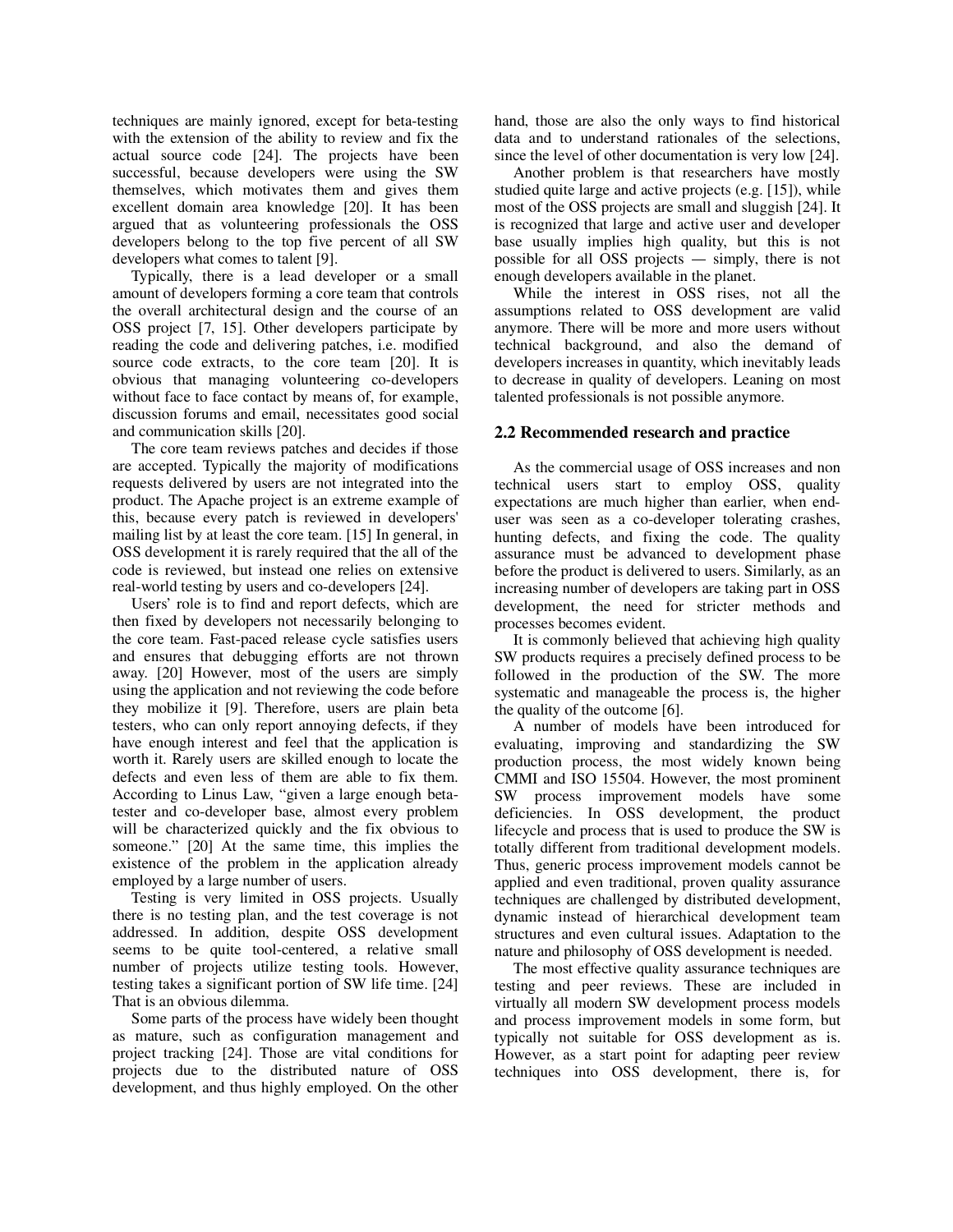example, a variety of modified inspection processes from lightweight to strict ones (e.g. [21]), and tools to support geographically dispersed teams [12].

In the area of testing, more attention to test coverage must be paid. There should be adequate test plans, using of which ensures that most of the defects are caught before the SW is delivered to an end-user. Also regression testing should be used more widely, since OSS development is very much evolutionary in nature. Test driven development [1] could be used to produce and execute test cases. As a code-centric method, it is well suited for OSS development.

The main challenge in OSS quality assurance is commitment, since conventional OSS developer is not paid or has no formal authorities. Typically quality assurance has been thought as a boring job to do, and developers tend to pick up tasks where they can utilize their creativity. When commercial firms are involving in OSS development with their high quality requirements, it is obvious that there will be some developers who get paid to perform source code reviews and extensive tests.

In traditional SW development, adding developers to late SW project makes them later [4]. OSS projects have proven that quality assurance related tasks, such as reviewing, testing and locating defects, can be parallelized [20]. Thus, the more reviewers and testers a project has, the higher quality it will produce. However, commercially viable applications targeted for the masses cannot rely on end-users' expertise on that area. The quality assurance has to be implemented as part of the actual OSS development process by adopting established quality assurance techniques fitted for the OSS philosophy.

## 3. Usability in OSS Development

Usability is an important quality characteristic of a SW products and systems. The importance of usability has been emphasized especially in HCI literature, which is next discussed and related to the OSS context. The importance of usability has been emphasized especially in HCI literature, which is next discussed to introduce the central concepts, and afterwards related to the OSS context.

## 3.1 Recommended research and practice

Currently a widely accepted definition of usability defines it as 'the extent to which a product can be used by specified users to achieve specified goals with effectiveness, efficiency and satisfaction in a specified context of use' [14]. Related to the definition, important is to acknowledge that usability is always related to specific users, and to their specific goals and tasks that are done in a specific context of use. Usercentered design (UCD), on the other hand, is an approach to interactive system development focusing specifically on making systems usable [14]. In the standard, UCD is characterized by its goal of producing usable systems, and by the principles of active user participation, appropriate allocation of functions between users and technology, iterative design and multi-disciplinary design. [14] In addition, the standard defines a set of UCD activities that include planning the UCD process, understanding and specifying the context of use, specifying the user requirements, producing design solutions, and evaluating the designs against the requirements [14].

However, UCD is a very vague concept with a multiplicity of meanings attached to it. It has been analyzed as a multi-dimensional concept, revealing a number of dimensions of user centeredness (i.e. as user focus, work-centered, user participation and system personalization, [13]). Different UCD methodologies acknowledge these dimensions to a different extent. Some of the methodologies emphasize user focus. An ideal is that the focus is on each individual user, but typically the focus is limited to typical, average or even fictive user (see e.g. [5]). Other methodologies, instead, emphasize users' work practices and tasks as the main point to first understand in depth, and afterwards to carefully redesign (see e.g. [3]). In some methodologies, furthermore, active and direct user participation has particularly been emphasized (see e.g. [11]). Despite the differences, all these methodologies emphasize the importance of understanding the user, his/her tasks or work practices and the context of use. Based on the understanding, the tasks or work practices are to be carefully redesigned. User involvement in the design process is argued for. User feedback should be sought early, and the design solution should be iterated based on the user feedback.

## 3.2 Current research and practice

In the OSS development literature usability and UCD have been discussed to some extent. However, there are many controversies and limitations in the ways these constructs have been addressed in the literature to date. In the literature search, we found seven published OSS papers dealing with these issues. We analyzed these papers to see how they approached usability and UCD, and what kind of recommendations they give to improve usability in OSS development.

First of all, none of the papers offered any clear definition of usability or UCD. However, particularly user involvement has been emphasized as an important element of OSS development. Nevertheless, in OSS development the distinction between user and developer is blurred; typically the developers have also been the users of the OSS. For that reason, however,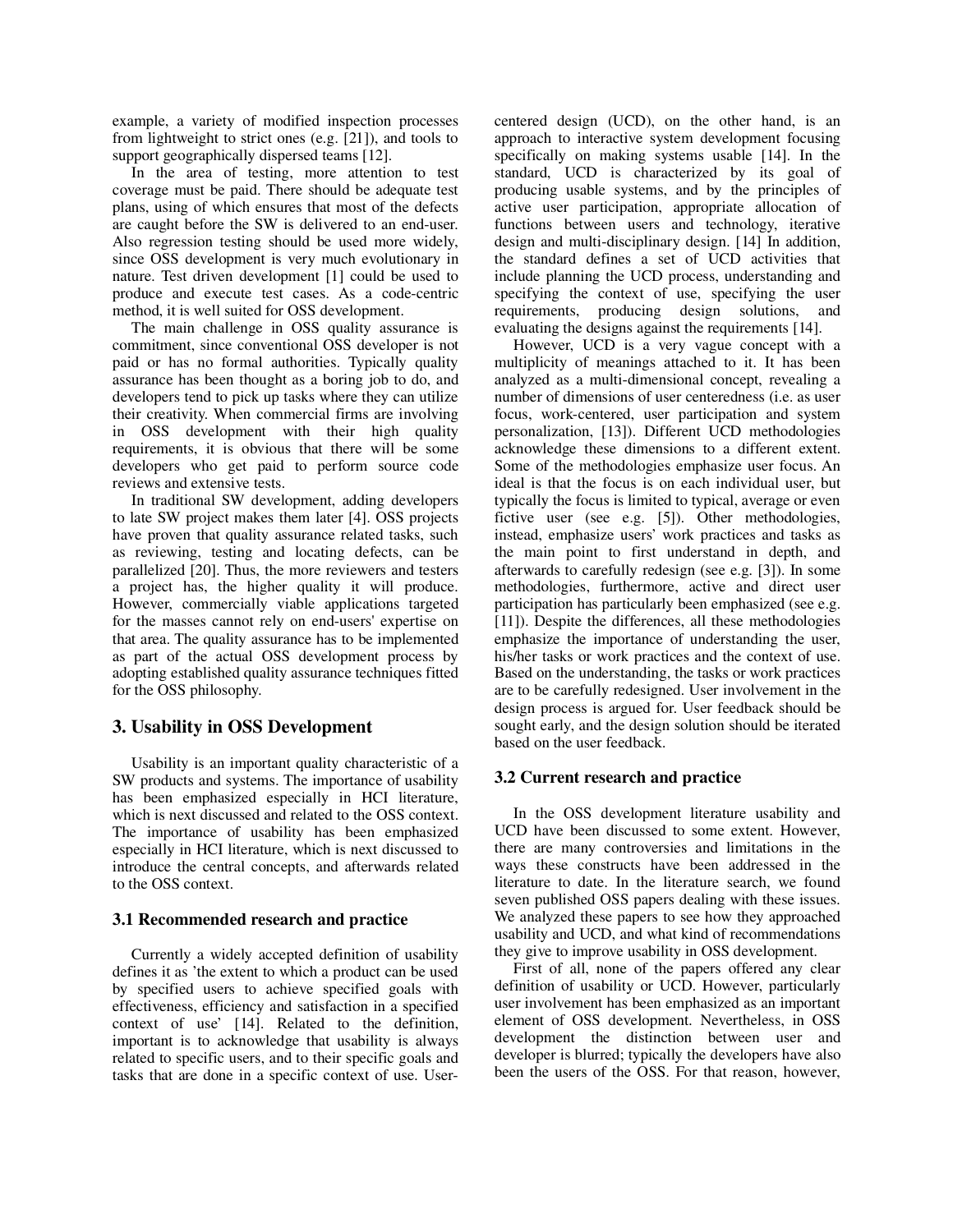OSS development has been argued of utilizing a truly 'user-driven' approach [17, 23]. Nevertheless, the OSS community is now starting to acknowledge that 'we are not our users' [10]. People are starting to acknowledge that from the point of view of naïve, 'typical', non computer professional users, usability of the OSS is poor, and the development process should be characterized as anything but 'user centered' [2, 7, 17, 19, 22, 23]. Therefore, usability is becoming a relevant topic of research in the OSS context, even though, to date, it has not been examined much.

The field of HCI emphasizes the need of trained usability specialists to contribute to the development. The users can not act as usability specialists, because they are not trained for developing and ensuring usability, even thought they encounter the usability problems while using the system. However, problematic is that usability specialists do not typically participate in the OSS development, and the OSS developers do not have the knowledge and skills needed. In addition, typically there are no resources for UCD in OSS development. [2, 10, 17, 22, 23]. Furthermore, if usability is acknowledged, this typically happens too late in the process. Finally, no UCD methodology is typically employed, because this can be seen as being in contrast with the 'open source philosophy'; it is assumed that in OSS development there is no possibility for systematic UCD or formal process models. [2, 10, 17, 22, 23]

However, it is argued that there is a great potential for usability specialists to start to contribute to OSS development. The papers recommend bringing usability specialists to OS projects and use of expert based evaluation methods [2, 17, 22, 23]. Another solution suggested is the use of usability guidelines that outline the best practices of HCI design [2, 17]. Large corporations that nowadays participate in OSS development can provide both professional usability resources and HCI guidelines for OSS development [2]. Furthermore, automatic usability testing and bug reporting are suggested as solutions. Typically there is a large user base and existing procedures for bug reporting. [2, 22, 23] Also empirical usability testing is argued for [17, 22, 23]. However, a noteworthy observation is that a lot of UCD methods that don't include real users at all are recommended. Finally, an interesting issue to be considered is distributed UCD for the OSS development context. In HCI, support for this type of work has not been discussed much [17]. All in all, OSS development is a new, challenging context to the HCI community to enter into.

## 4. Concluding discussion

This paper has reviewed literature on quality and usability assurance in OSS development. The main results are summarized in table 1.

|                    | <b>Quality</b>                                 | <b>Usability</b>                              |
|--------------------|------------------------------------------------|-----------------------------------------------|
| <b>Current</b>     | Developers are very talented, lead developer   | Users assumed to report bugs and to be the    |
| practice           | checks patches, users assumed to report bugs   | co-developers with technical background       |
| <b>Current</b>     | Status quo reports, surveys on current quality | Very few articles published, usability and    |
| research           | techniques in OSS development                  | UCD very vaguely defined                      |
| <b>Recommended</b> | Shift to stricter quality assurance methods    | Understand and specify the user, his/her work |
| practice           | and processes as commercial interest           | practice/tasks and the context of use, and    |
|                    | increases and more and more developers are     | carefully redesign the work practice/tasks    |
|                    | participating in development, produce plans    | based on the understanding, actively involve  |
|                    | and documents to support communication,        | the user, gather early user feedback and      |
|                    | use inspections and reviews, pay more          | iterate the design solution based on the user |
|                    | attention in test coverage, test-driven        | feedback                                      |
|                    | development and testing performed by           |                                               |
|                    | developers, not users                          |                                               |
| <b>Recommended</b> | How to adapt traditional quality assurance     | How to adapt traditional UCD methodologies    |
| research           | methods, such as inspections, for distributed  | for distributed development and to fit the    |
|                    | development and to fit the OSS philosophy?     | OSS philosophy?                               |

Table 1. Quality and usability in open source software development.

Typically OSS research tries to recognize silver bullets of stunningly successful OSS development in order to revolutionize traditional software engineering. We took an opposite approach. In our viewpoint, as commercial interest rises, as non-volunteer and nondistinguishable-talented developers are taking part in OSS development, as even more non-technical users

are entering into OSS world, the cornerstones of OSS will break down. To ensure high quality and usability in that situation, proven methods and processes must be adapted to OSS philosophy and introduced into the development.

Regarding practical implications, we emphasize the gap that seems to exist between the current practice